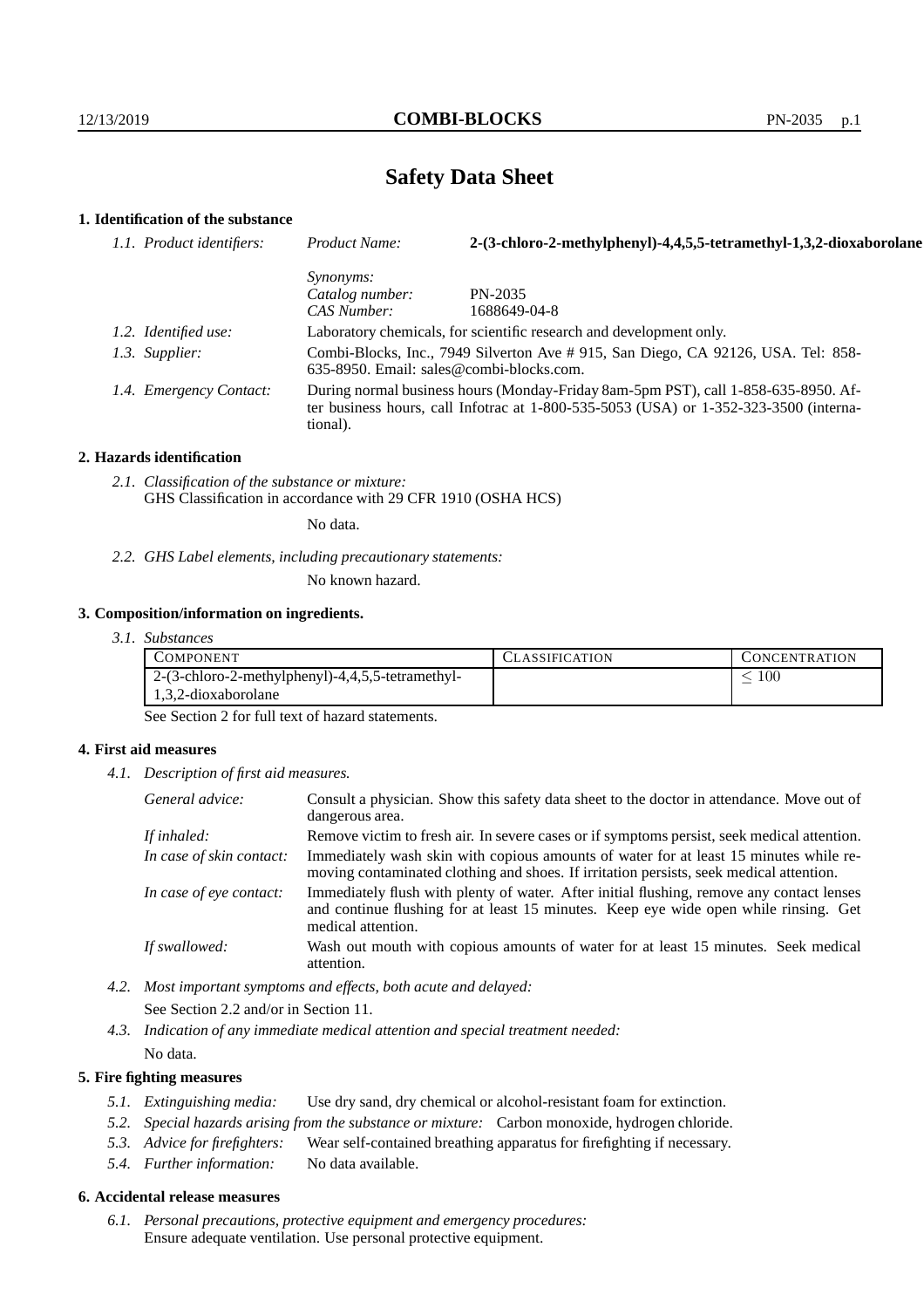| 6.2. Environmental precautions:   |                                                                                                                                                                                                                                                                    |                                                                                                                                                                                                                                                                                                                        |  |  |
|-----------------------------------|--------------------------------------------------------------------------------------------------------------------------------------------------------------------------------------------------------------------------------------------------------------------|------------------------------------------------------------------------------------------------------------------------------------------------------------------------------------------------------------------------------------------------------------------------------------------------------------------------|--|--|
|                                   | Should not be released into the environment. See Section 12 for additional ecological information.                                                                                                                                                                 |                                                                                                                                                                                                                                                                                                                        |  |  |
|                                   | 6.3. Methods and materials for containment and cleaning up:                                                                                                                                                                                                        |                                                                                                                                                                                                                                                                                                                        |  |  |
|                                   | Sweep up or vacuum up spillage and collect in suitable container for disposal.                                                                                                                                                                                     |                                                                                                                                                                                                                                                                                                                        |  |  |
| 6.4. Reference to other sections: |                                                                                                                                                                                                                                                                    |                                                                                                                                                                                                                                                                                                                        |  |  |
|                                   | Refer to protective measures listed in Sections 8 and 13.                                                                                                                                                                                                          |                                                                                                                                                                                                                                                                                                                        |  |  |
|                                   | 7. Handling and storage                                                                                                                                                                                                                                            |                                                                                                                                                                                                                                                                                                                        |  |  |
|                                   | 7.1. Precautions for safe handling: Avoid contact with skin and eyes. Avoid inhalation of vapour or mist. Keep away<br>from sources of ignition - No smoking. Take measures to prevent the build up of electro-<br>static charge. For precautions see section 2.2. |                                                                                                                                                                                                                                                                                                                        |  |  |
|                                   |                                                                                                                                                                                                                                                                    | 7.2. Conditions for safe storage, including any incompatibilities: Keep container tightly closed in a dry and well-ventilated<br>place. Containers which are opened must be carefully resealed and kept upright to prevent<br>leakage.                                                                                 |  |  |
|                                   | 7.3. Specific end $use(s)$ :                                                                                                                                                                                                                                       | Laboratory chemicals, for scientific research and development only.                                                                                                                                                                                                                                                    |  |  |
|                                   | 8. Exposure Controls / Personal protection                                                                                                                                                                                                                         |                                                                                                                                                                                                                                                                                                                        |  |  |
| 8.1. Control parameters:          |                                                                                                                                                                                                                                                                    |                                                                                                                                                                                                                                                                                                                        |  |  |
|                                   | Components with workplace control parameters: Contains no substances with occupational exposure limit values.                                                                                                                                                      |                                                                                                                                                                                                                                                                                                                        |  |  |
|                                   | 8.2. Exposure controls:                                                                                                                                                                                                                                            |                                                                                                                                                                                                                                                                                                                        |  |  |
|                                   |                                                                                                                                                                                                                                                                    | Appropriate engineering controls: Ensure that eyewash stations and safety showers are close to the workstation<br>location. Ensure adequate ventilation, especially in confined areas.                                                                                                                                 |  |  |
|                                   | Personal protective equipment:                                                                                                                                                                                                                                     |                                                                                                                                                                                                                                                                                                                        |  |  |
|                                   | Eye/face protection:                                                                                                                                                                                                                                               | Wear appropriate protective eyeglasses or chemical safety goggles as described by OSHA's<br>eye and face protection regulations in 29 CFR 1910.133 or European Standard EN166.                                                                                                                                         |  |  |
|                                   | Skin protection:                                                                                                                                                                                                                                                   | Handle with gloves. Gloves must be inspected prior to use. Use proper glove removal<br>technique (without touching glove's outer surface) to avoid skin contact with this product.<br>Dispose of contaminated gloves after use in accordance with applicable laws and good<br>laboratory practices. Wash and dry hands |  |  |
|                                   | <b>Body Protection:</b>                                                                                                                                                                                                                                            | Complete suit protecting against chemicals, Flame retardant antistatic protective clothing.,<br>The type of protective equipment must be selected according to the concentration and<br>amount of the dangerous substance at the specific workplace.                                                                   |  |  |
|                                   | Respiratory protection:                                                                                                                                                                                                                                            |                                                                                                                                                                                                                                                                                                                        |  |  |

Control of environmental exposure: Prevent further leakage or spillage if safe to do so. Do not let product enter drains.

# **9. Physical and chemical properties**

*9.1. Information on basic physical and chemical properties*

| (a)                        | Appearance:                                   | No data  |
|----------------------------|-----------------------------------------------|----------|
| (b)                        | Odour:                                        | No data  |
| (c)                        | Odour Threshold:                              | No data  |
| (d)                        | pH:                                           | No data  |
| (e)                        | Melting point/freezing point:                 | No date. |
| (f)                        | Initial boiling point and boiling range:      | No data  |
| (g)                        | Flash point:                                  | No data  |
| (h)                        | Evaporatoin rate:                             | No data  |
| (i)                        | Flammability (solid, gas):                    | No data  |
| (j)                        | Upper/lower flammability or explosive limits: | No data  |
| $\rm(k)$                   | Vapour pressure:                              | No data  |
| $\left( \mathrm{l}\right)$ | Vapour density:                               | No data  |
| (m)                        | Relative density:                             | No data  |
| (n)                        | Water solubility:                             | No data  |
| $\circ$                    | Partition coefficient: n-octanol/water:       | No data  |
| (p)                        | Auto-ignition:                                | No data  |
| (q)                        | Decomposition temperature:                    | No data  |
| (r)                        | Viscosity:                                    | No data  |
| (s)                        | Explosive properties:                         | No data  |
| (t)                        | Oxidizing properties:                         | No data  |